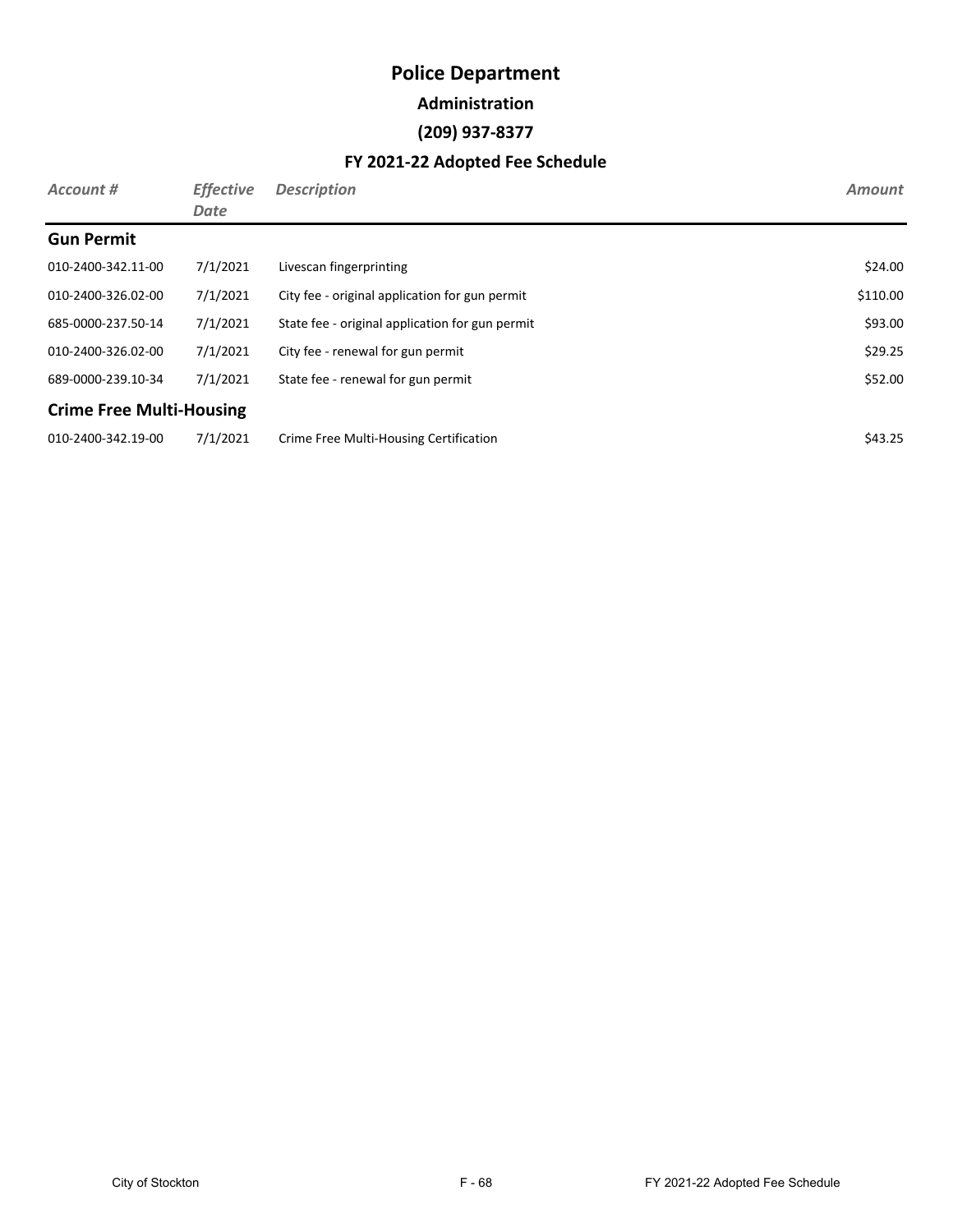#### **Alarm Reduction Program**

#### **(209) 937-8377**

| Account #                     | <b>Effective</b><br>Date | <b>Description</b>                                                             | <b>Amount</b> |
|-------------------------------|--------------------------|--------------------------------------------------------------------------------|---------------|
| <b>Alarm Permits Original</b> |                          |                                                                                |               |
| 010-2400-326.03-00            | 7/1/2021                 | Residential                                                                    | \$64.25       |
| 010-2400-326.03-00            | 7/1/2021                 | Business/Commercial                                                            | \$64.25       |
| <b>Alarm Permit Renewals</b>  |                          |                                                                                |               |
| 010-2400-326.23-00            | 7/1/2021                 | Residential                                                                    | \$28.25       |
| 010-2400-326.23-00            | 7/1/2021                 | Business/Commercial                                                            | \$28.25       |
| <b>False Alarm Fees</b>       |                          |                                                                                |               |
| 010-2400-342.13-00            | 7/1/2021                 | Residential/Commercial: each false alarm in excess of 2 in 90 consecutive days | \$98.75       |
| 010-2400-342.13-00            | 7/1/2021                 | Each false alarm directly activated by an alarm user                           | \$98.75       |
| 010-2400-342.13-00            | 7/1/2021                 | Non-responsive call alarm type, each                                           | \$93.25       |
| 010-2400-342.13-00            | 7/1/2021                 | Alarm activation without a permit on file                                      | \$312.00      |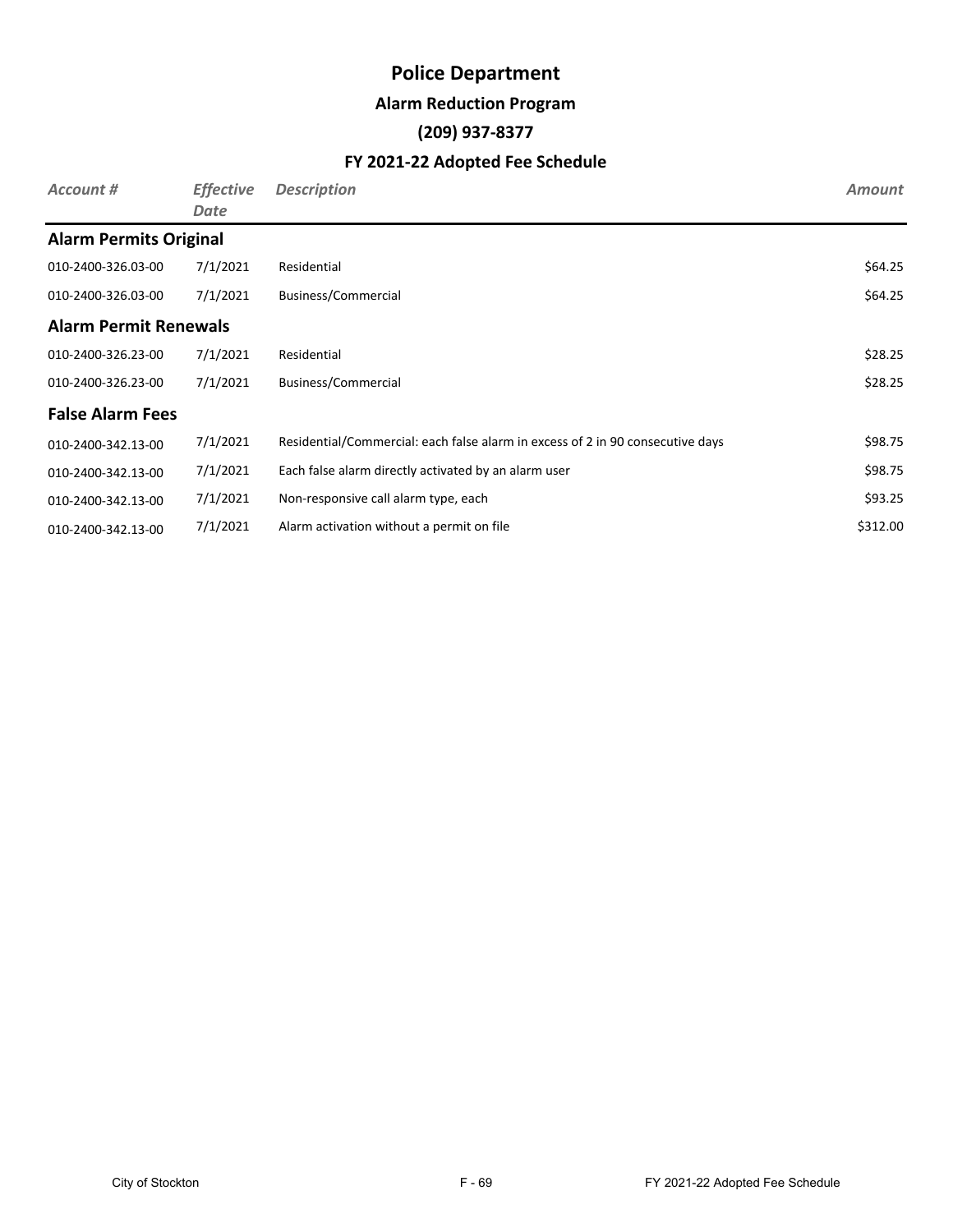#### **Records**

#### **(209) 937-8377**

| Account #                | <b>Effective</b><br>Date | <b>Description</b>                                 | <b>Amount</b>           |
|--------------------------|--------------------------|----------------------------------------------------|-------------------------|
| <b>Document Requests</b> |                          |                                                    |                         |
| 010-2400-342.12-00       | 7/1/2021                 | Copy of report addressed by the Public Records Act | See "City Wide Records" |
| 010-2400-342.12-00       | 7/1/2021                 | Copy of report exempt from the Public Records Act  | \$12.00                 |
| 010-2400-342.12-00       | 7/1/2021                 | Mailing/Handling of documents                      | See "City Wide Records" |
| 010-2400-342.18-00       | 7/1/2021                 | Civil/Non-criminal Subpoena Fee                    | \$15.75                 |
| 010-2400-342.19-00       | 7/1/2021                 | Clearance letter                                   | \$24.00                 |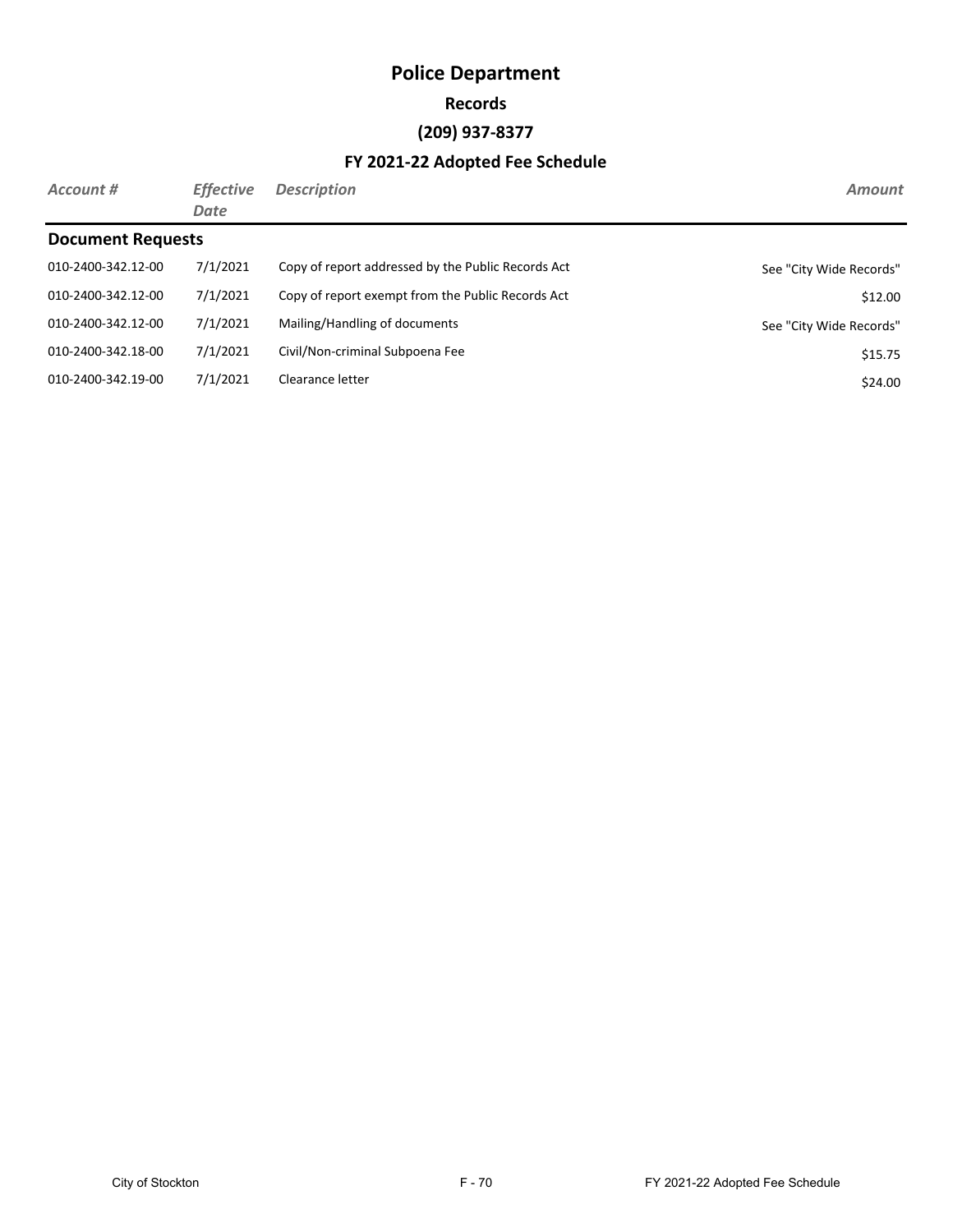#### **Investigative Permits**

#### **(209) 937-8377**

| <b>Account #</b>                             | <b>Effective</b><br><b>Date</b> | <b>Description</b>                                    | <b>Amount</b> |
|----------------------------------------------|---------------------------------|-------------------------------------------------------|---------------|
| <b>Bingo</b>                                 |                                 |                                                       |               |
| 010-2400-326.06-00                           | 7/1/2021                        | <b>Bingo Manager Permit</b>                           | \$80.75       |
| <b>Dances</b>                                |                                 |                                                       |               |
| 010-2400-326.24-00                           | 7/1/2021                        | Dance Permit                                          | \$127.00      |
| <b>Funeral</b>                               |                                 |                                                       |               |
| 010-2400-342.14-00                           | 7/1/2021                        | <b>Funeral Escort Permit</b>                          | \$51.25       |
| <b>Security Guard</b>                        |                                 |                                                       |               |
| 010-2400-326.17-00                           | 7/1/2021                        | <b>Security Guard Permit</b>                          | \$80.75       |
| <b>Secondhand Dealer Permits</b>             |                                 |                                                       |               |
| 010-2400-326.09-00                           | 7/1/2021                        | City Permit & Permit renewal/Pawnbrokers/Junk Dealers | \$80.75       |
| 689-0000-239.10-31                           | 7/1/2021                        | Each additional name on application                   | \$3.00        |
| <b>Investigative Fees</b>                    |                                 |                                                       |               |
| 010-2400-326.25-00                           | 7/1/2021                        | Hotel/Motel Permit applicant investigation            | \$250.00      |
| 010-2400-326.14-00                           | 7/1/2021                        | Card Room Owner or Point Holder Permit                | \$250.00      |
| 010-2400-326.14-00                           | 7/1/2021                        | Card Room Licensee Permit                             | \$250.00      |
| 010-2400-326.14-00                           | 7/1/2021                        | Card Room Key Manager Permit                          | \$250.00      |
| 010-2400-326.05-00                           | 7/1/2021                        | Card Room Dealer Permit/Renewal Permit                | \$110.00      |
| 010-2400-326.19-00                           | 7/1/2021                        | Fortune Teller Permit                                 | \$152.00      |
| 010-2400-326.11-00                           | 7/1/2021                        | Massage Parlor Permit                                 | \$238.00      |
| 010-2400-326.11-00                           | 7/1/2021                        | Massage Technician Permit                             | \$166.00      |
| 010-2400-326.11-00                           | 7/1/2021                        | <b>Escort Service Permit</b>                          | \$168.00      |
| 010-2400-326.07-00                           | 7/1/2021                        | <b>Solicitor Permit</b>                               | \$96.50       |
| 010-2400-326.13-00                           | 7/1/2021                        | Peddler Permit                                        | \$96.50       |
| 010-2400-326.08-00                           | 7/1/2021                        | Transient Photographer Permit                         | \$96.50       |
| <b>Cannabis Operator Cultivation Permits</b> |                                 |                                                       |               |
| Varies                                       | 7/1/2021                        | Non-Compliance Fee                                    | \$1,011.00    |
| Varies                                       | 7/1/2021                        | Non-Compliance Reinspection Fee                       | \$352.00      |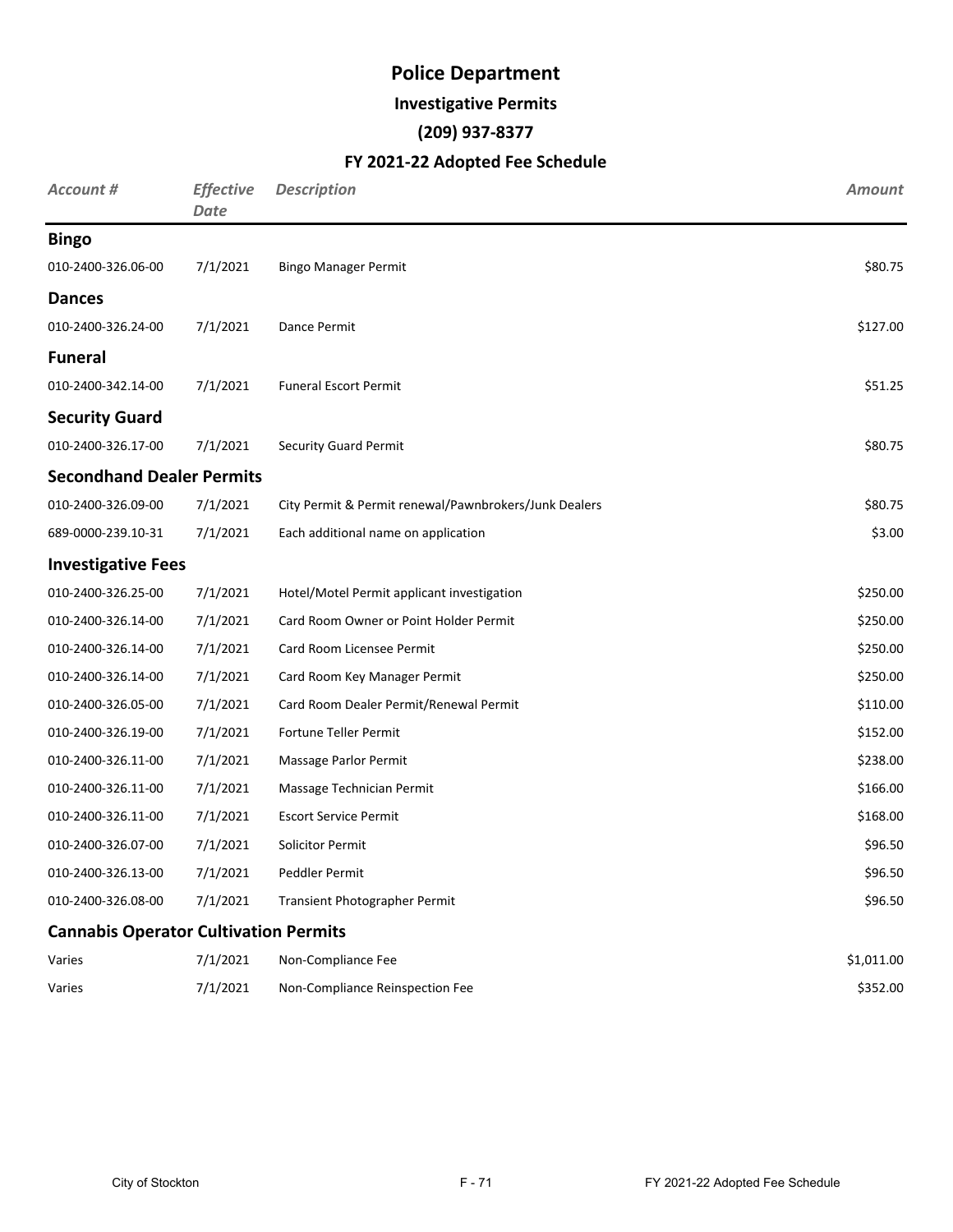#### **Fingerprints/Photographs/Property Room**

#### **(209) 937-8377**

| Account #                  | <b>Effective</b><br>Date | <b>Description</b>                                                    | <b>Amount</b> |
|----------------------------|--------------------------|-----------------------------------------------------------------------|---------------|
| <b>Fingerprints</b>        |                          |                                                                       |               |
| 010-2400-342.11-00         | 7/1/2021                 | Livescan fingerprinting                                               | \$24.00       |
| 685-0000-237.50-14         | 7/1/2021                 | Submitted to State                                                    | \$32.00       |
| 685-0000-237.50-14         | 7/1/2021                 | Submitted to Federal                                                  | \$17.00       |
| 010-2400-342.02-00         | 7/1/2021                 | ID cards                                                              | \$15.00       |
| <b>Digital Image Files</b> |                          |                                                                       |               |
| 010-2400-342.12-00         | 7/1/2021                 | Digital image files to compact disc per request                       | \$67.25       |
| <b>Firearms Storage</b>    |                          |                                                                       |               |
| 010-2400-342.19-03         | 7/1/2021                 | Safekeeping firearms storage fee (per firearm) - first year           | \$64.25       |
| 010-2400-342.19-03         | 7/1/2021                 | Safekeeping firearms storage fee (per firearm) - each additional year | \$8.50        |
| 010-2400-342.19-06         | 7/1/2021                 | Evidence firearms storage fee (per firearm) - first year              | \$112.00      |
| 010-2400-342.19-03         | 7/1/2021                 | Evidence firearms storage fee (per firearm) - each additional year    | \$14.00       |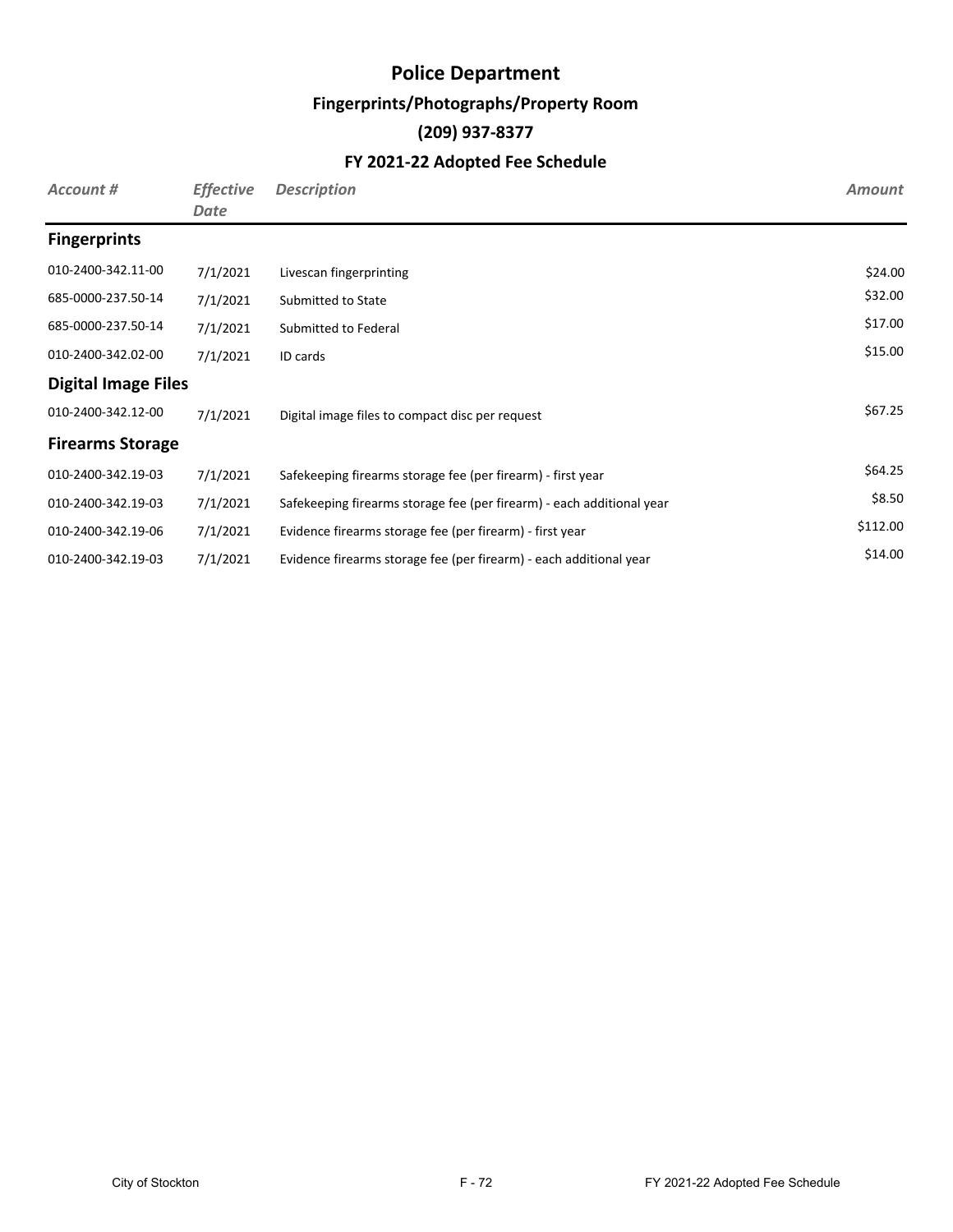#### **Traffic**

#### **(209) 937-8377**

| <b>Account #</b>                          | <b>Effective</b><br><b>Date</b> | <b>Description</b>                                                      | <b>Amount</b>                              |
|-------------------------------------------|---------------------------------|-------------------------------------------------------------------------|--------------------------------------------|
| <b>Bicycle Licenses</b>                   |                                 |                                                                         |                                            |
| 010-2400-329.10-00                        | 7/1/2021                        | <b>Bicycle license</b>                                                  | \$8.00                                     |
| 010-2400-329.10-00                        | 7/1/2021                        | Bicycle license renewal fee                                             | \$2.00                                     |
| <b>DUI Fees</b>                           |                                 |                                                                         |                                            |
| 010-2620-342.09-00                        | 7/1/2021                        | Fire response                                                           | See "Fire Dept.<br>Suppression Misc. Fees" |
| 010-2400-355.12-00                        | 7/1/2021                        | Arrest only                                                             | \$265.00                                   |
| 010-2400-355.13-00                        | 7/1/2021                        | DUI accident no injury                                                  | \$458.00                                   |
| 010-2400-355.14-00                        | 7/1/2021                        | DUI injury accident                                                     | \$676.00                                   |
| 010-2400-355.15-00                        | 7/1/2021                        | DUI fatal accident                                                      | \$1,168.00                                 |
| <b>Miscellaneous Traffic Fees</b>         |                                 |                                                                         |                                            |
| 010-2400-342.04-00                        | 7/1/2021                        | Impounded vehicle, per release                                          | \$216.00                                   |
| 010-2400-342.17-00                        | 7/1/2021                        | Abandoned vehicle abatement                                             | \$18.75                                    |
| 010-2400-342.18-00                        | 7/1/2021                        | Vehicle repossession release                                            | \$15.00                                    |
| 010-2400-342.19-01                        | 7/1/2021                        | Off-site vehicle ID number verification                                 | \$72.75                                    |
| 010-2400-342.19-01                        | 7/1/2021                        | Off-site citation sign off                                              | \$35.00                                    |
| 010-2400-342.19-02                        | 7/1/2021                        | On-site other agency citation sign-off                                  | \$11.00                                    |
| <b>Taxi and Tow Fees</b>                  |                                 |                                                                         |                                            |
| 010-2400-326.12-00                        | 7/1/2021                        | Taxicab Driver - Permit/Renewal Permit & application fee                | \$71.50                                    |
| 010-2400-326.18-00                        | 7/1/2021                        | Tow Vehicle Operator & Driver Permit/Renewal Permit and application fee | \$95.50                                    |
| 010-2400-342.16-00                        | 7/1/2021                        | Taxicab inspection, per inspection                                      | \$101.00                                   |
| 010-2400-342.05-00                        | 7/1/2021                        | Tow truck inspection, per inspection                                    | \$115.00                                   |
| 010-2400-342.16-00                        | 7/1/2021                        | Taxicab re-inspection                                                   | \$51.00                                    |
| 010-2400-342.05-00                        | 7/1/2021                        | Tow truck re-inspection                                                 | \$56.25                                    |
| <b>Taxicab stand/parking space permit</b> |                                 |                                                                         |                                            |
| 010-2400-326.12-00                        | 7/1/2021                        | Per quarter for each space (SMC 5.84.440)                               | \$173.00                                   |
| <b>Traffic Devices</b>                    |                                 |                                                                         |                                            |
| 010-3064-371.90-00                        | 7/1/2021                        | Neighborhood Watch sign                                                 | \$21.00                                    |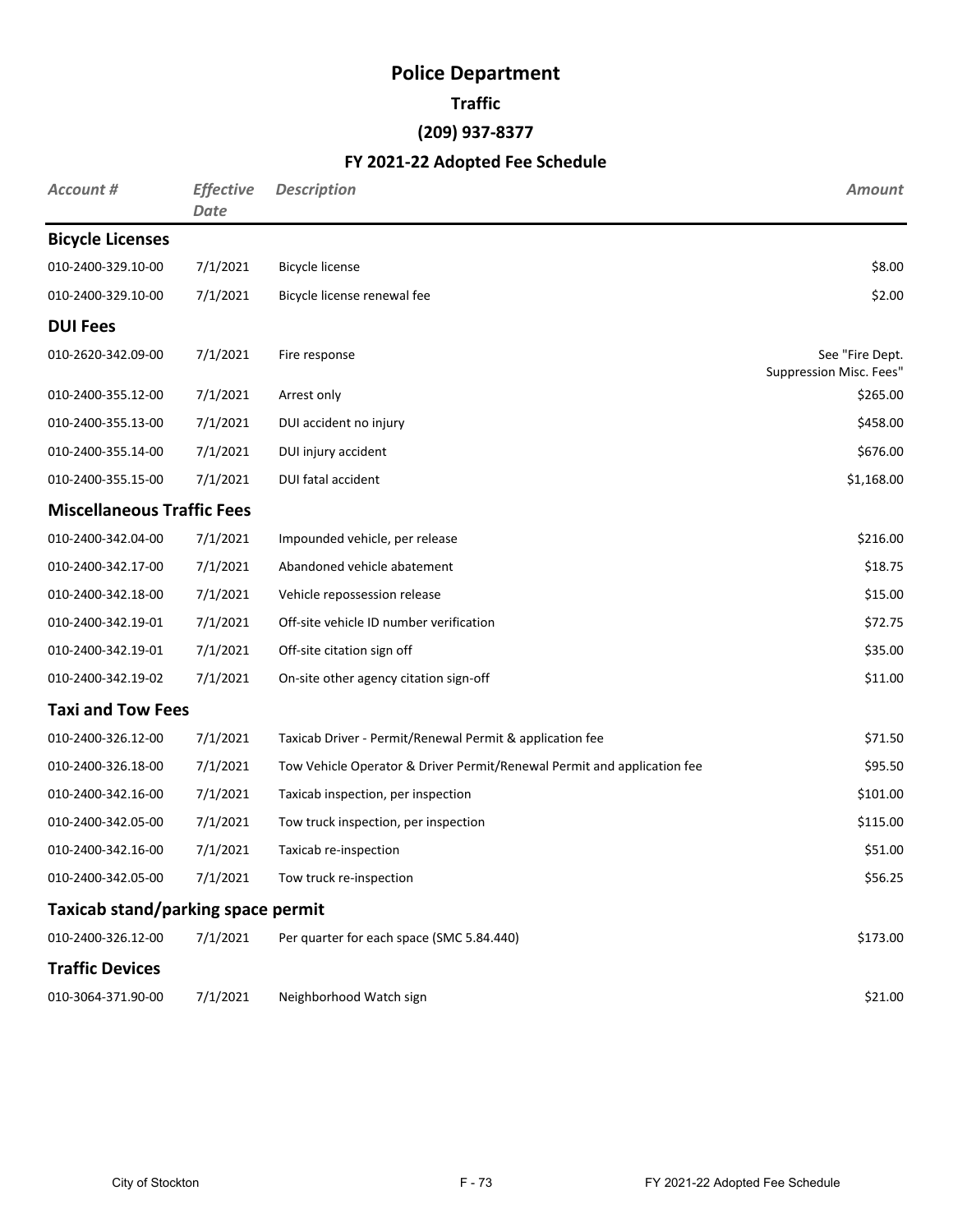**Animal Services**

#### **(209) 937-8274**

| <b>Account #</b>                           | <b>Effective</b><br>Date | <b>Description</b>                                                           | <b>Amount</b>       |
|--------------------------------------------|--------------------------|------------------------------------------------------------------------------|---------------------|
|                                            |                          | License Neutered or spayed Dog or Cat - City                                 |                     |
| 010-0000-321.10-00                         | 7/1/2021                 | 1 year (per dog or cat)                                                      | \$13.50             |
| 010-0000-321.10-00                         | 7/1/2021                 | 2 year (per dog or cat)                                                      | \$20.25             |
| 010-0000-321.10-00                         | 7/1/2021                 | 3 year (per dog or cat)                                                      | \$33.50             |
| <b>License Unaltered Dog or Cat - City</b> |                          |                                                                              |                     |
| 010-0000-321.10-00                         | 7/1/2021                 | 1 year (per dog or cat)                                                      | \$135.00            |
| 010-0000-321.10-00                         | 7/1/2021                 | 2 year (per dog or cat)                                                      | \$161.00            |
| 010-0000-321.10-00                         | 7/1/2021                 | 3 year (per dog or cat)                                                      | \$202.00            |
|                                            |                          | License Neutered or Spayed Dog or Cat belonging to a Senior Citizen - City   |                     |
| 010-0000-321.10-00                         | 7/1/2021                 | 1 year (per dog or cat)                                                      | \$8.25              |
| 010-0000-321.10-00                         | 7/1/2021                 | 2 year (per dog or cat)                                                      | \$12.50             |
| 010-0000-321.10-00                         | 7/1/2021                 | 3 year (per dog or cat)                                                      | \$15.50             |
|                                            |                          | License Unaltered Dog or Cat belonging to a Senior Citizen - City            |                     |
| 010-0000-321.10-00                         | 7/1/2021                 | 1 year (per dog or cat)                                                      | \$67.25             |
| 010-0000-321.10-00                         | 7/1/2021                 | 2 year (per dog or cat)                                                      | \$80.50             |
| 010-0000-321.10-00                         | 7/1/2021                 | 3 year (per dog or cat)                                                      | \$100.75            |
|                                            |                          | <b>Miscellaneous other Animal Permit fees - City</b>                         |                     |
| 010-0000-321.10-00                         | 7/1/2021                 | Replacement of lost tag, dog or cat (each tag)                               | \$11.25             |
| 010-0000-321.10-00                         | 7/1/2021                 | Replacement of lost tag, dog or cat (each tag) belonging to a senior citizen | \$2.25              |
| 010-0000-321.10-00                         | 7/1/2021                 | Delinquent registration fee                                                  | \$41.50             |
| 645-0298-321.10-04                         | 7/1/2021                 | Litter Permit                                                                | \$129.00            |
| 645-0298-321.10-06                         | 7/1/2021                 | Microchip for dog or cat (each)                                              | \$5.00              |
| <b>Redemption Fees - Dogs or Cats</b>      |                          |                                                                              |                     |
| 010-2400-343.91-00                         | 7/1/2021                 | First offense                                                                | \$42.50             |
| 010-2400-343.91-00                         | 7/1/2021                 | Second offense                                                               | \$60.25             |
| 010-2400-343.91-00                         | 7/1/2021                 | Third and subsequent offense                                                 | \$121.00            |
| <b>Penalty for Unaltered Dog/Cat-City</b>  |                          |                                                                              |                     |
| 645-0298-343.91-00                         | 7/1/2021                 | First offense                                                                | \$135.00            |
| 645-0298-358.10-00                         | 7/1/2021                 | Second offense - requires sterilization (spay/neuter)                        | Cost of Spay/Neuter |
| <b>State Fines Dog or Cat</b>              |                          |                                                                              |                     |
| 645-0298-358.10-00                         | 7/1/2021                 | First offense - State                                                        | \$35.00             |
| 645-0298-358.10-00                         | 7/1/2021                 | Second offense - State                                                       | \$50.00             |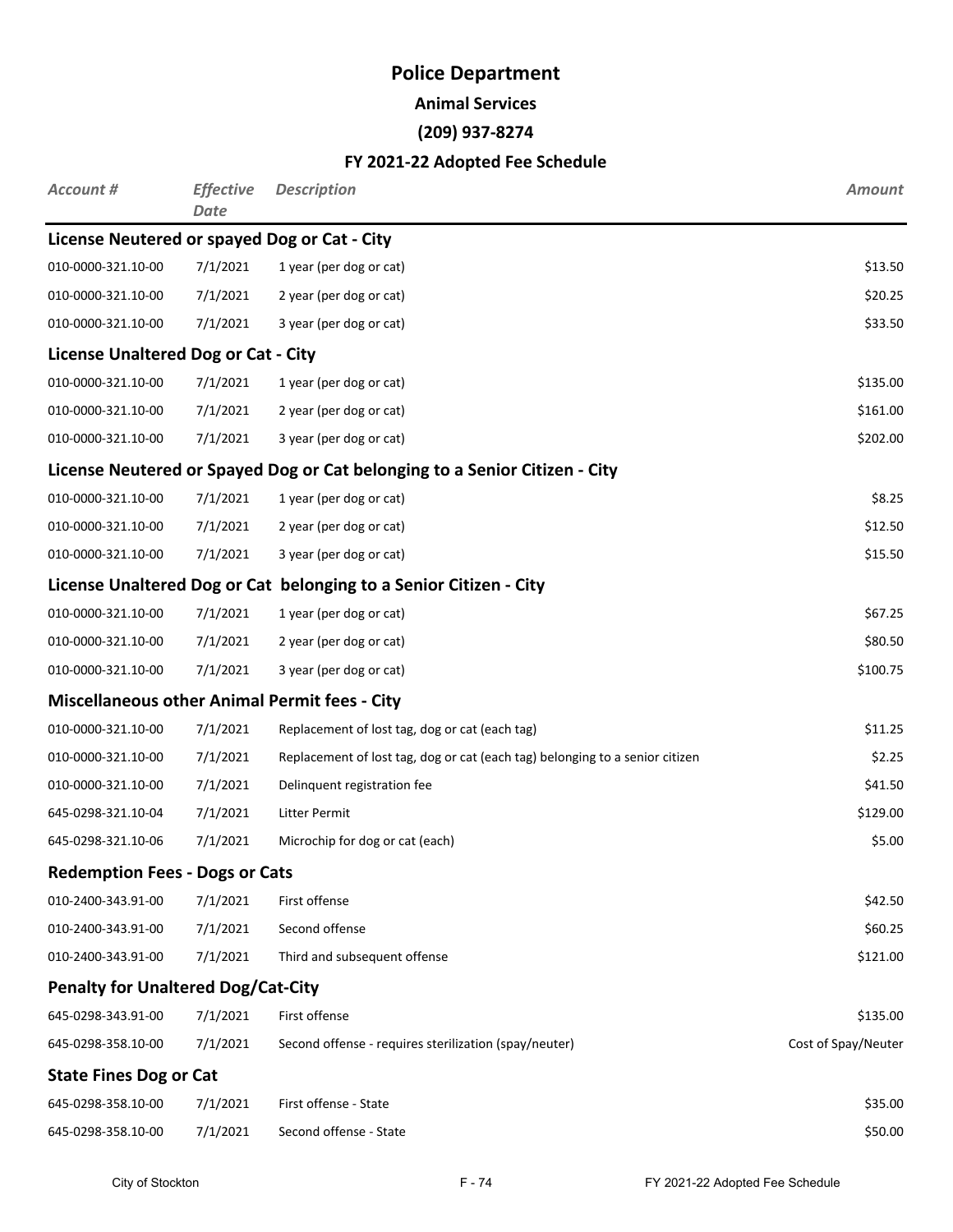**Animal Services**

#### **(209) 937-8274**

| Account #                                        | <b>Effective</b><br><b>Date</b> | <b>Description</b>                                                                   | <b>Amount</b> |
|--------------------------------------------------|---------------------------------|--------------------------------------------------------------------------------------|---------------|
| 645-0298-358.10-00                               | 7/1/2021                        | Third and subsequent offenses - State                                                | \$100.00      |
| <b>Boarding - Dog or Cat</b>                     |                                 |                                                                                      |               |
| 010-2400-343.91-00                               | 7/1/2021                        | Dog/cat, per day                                                                     | \$20.25       |
| 010-2400-343.91-00                               | 7/1/2021                        | Dog/cat, per day-requiring medical                                                   | \$23.75       |
| 010-2400-343.91-00                               | 7/1/2021                        | Dog/cat, per day- quarantine                                                         | \$25.75       |
| <b>Vicious Dog Fees - City</b>                   |                                 |                                                                                      |               |
| 010-0000-321.10-00                               | 7/1/2021                        | Potentially dangerous and vicious dog permit fee                                     | \$167.00      |
| 010-0000-321.10-02                               | 7/1/2021                        | Penalty for 2nd & each subsequent inspection to enforce the Vicious Dog<br>Ordinance | \$67.25       |
| 645-0298-343.28-09                               | 7/1/2021                        | Dangerous or vicious dog warning sign, as required by SMC 6.08.160 (per sign)        | \$51.00       |
| Spay/Neuter Fee (all animals)                    |                                 |                                                                                      |               |
| 645-0298-358.10-00                               | 7/1/2021                        | Spay/Neuter a male/female cat/dog (each)                                             | \$72.00       |
| <b>Shelter Animal Vaccinations (per dog/cat)</b> |                                 |                                                                                      |               |
| 645-0298-343.28-07                               | 7/1/2021                        | Rabies (dog or cat)                                                                  | \$11.25       |
| 645-0298-343.28-07                               | 7/1/2021                        | Bordetella Vx (dogs)                                                                 | \$12.00       |
| 645-0298-343.28-07                               | 7/1/2021                        | $5-1$ Vx (dogs)                                                                      | \$11.00       |
| 645-0298-343.28-07                               | 7/1/2021                        | $4-1$ (cats)                                                                         | \$11.00       |
| 645-0298-343.28-07                               | 7/1/2021                        | Deworm (round) (dog or cat)                                                          | \$7.00        |
| <b>Owner Surrender Fee</b>                       |                                 |                                                                                      |               |
| 010-2400-343.96-00                               | 7/1/2021                        | Owner Surrender Fee - Dog                                                            | \$57.75       |
| 010-2400-343.96-00                               | 7/1/2021                        | Owner Surrender Fee - Cat                                                            | \$46.50       |
| Sale of Dogs/Cats                                |                                 |                                                                                      |               |
| 010-2400-343.92-00                               | 7/1/2021                        | Dogs (outsourced)                                                                    | \$19.00       |
| 010-2400-343.92-00                               | 7/1/2021                        | Cats (outsourced)                                                                    | \$19.00       |
| 010-2400-343.92-00                               | 7/1/2021                        | City Altered Special Needs Cat                                                       | \$59.00       |
| 010-2400-343.92-00                               | 7/1/2021                        | City Altered Dog - Housed 30 - 49 Days                                               | \$89.00       |
| 010-2400-343.92-00                               | 7/1/2021                        | City Altered Cat - Housed 30 - 49 Days                                               | \$65.00       |
| 010-2400-343.92-00                               | 7/1/2021                        | City Altered Dog - Housed more than 50 Days                                          | \$59.00       |
| 010-2400-343.92-00                               | 7/1/2021                        | City Altered Cat - Housed more than 50 Days                                          | \$45.00       |
| 010-2400-343.92-00                               | 7/1/2021                        | City Altered Healthy Dog (less than 5 years old)                                     | \$118.00      |
| 010-2400-343.92-00                               | 7/1/2021                        | City Altered Healthy Cat (less than 5 years old)                                     | \$89.00       |
| 010-2400-343.92-00                               | 7/1/2021                        | City Altered Special Needs Dog                                                       | \$89.00       |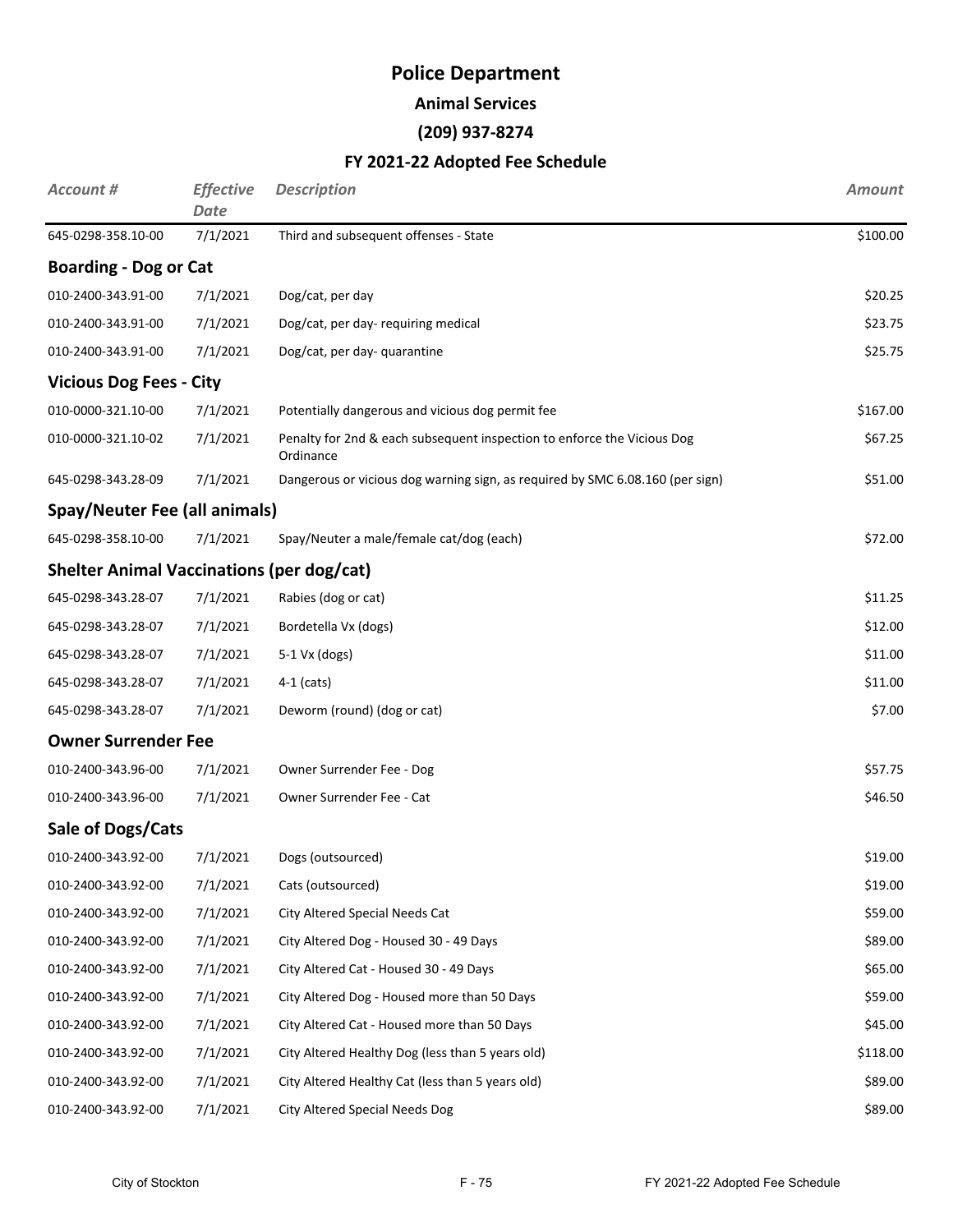#### **Animal Services**

#### **(209) 937-8274**

| Account #           | <i><b>Effective</b></i><br>Date | <b>Description</b>        | Amount |
|---------------------|---------------------------------|---------------------------|--------|
| <b>Pet Supplies</b> |                                 |                           |        |
| 010-2400-343.96-03  | 7/1/2021                        | Cat carrier (per carrier) | \$7.00 |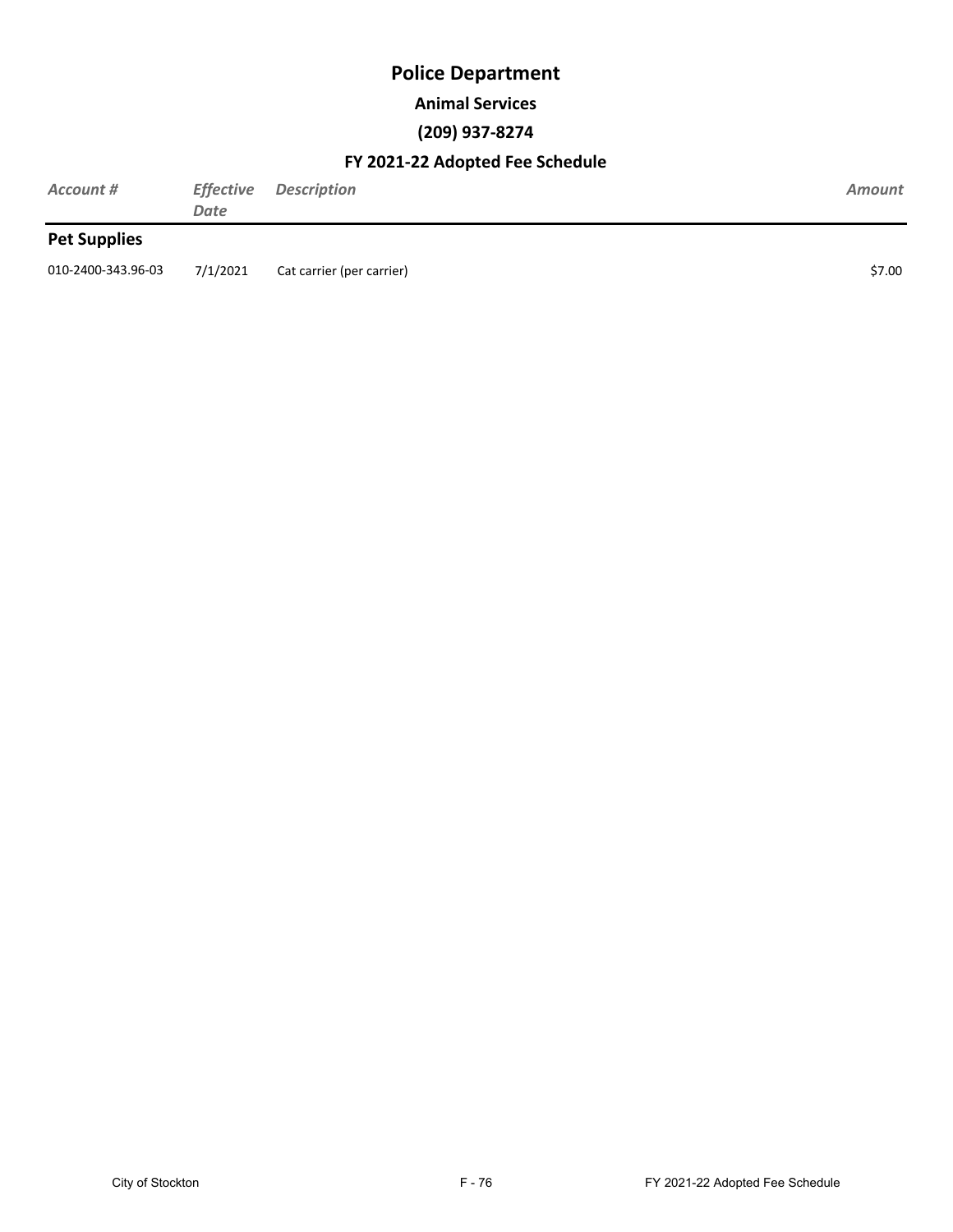**Code Enforcement**

#### **(209) 937-8813**

| Account #                      | <b>Effective</b><br><b>Date</b> | <b>Description</b>                                                                                  | <b>Amount</b> |
|--------------------------------|---------------------------------|-----------------------------------------------------------------------------------------------------|---------------|
| <b>Hotel/Motel Residential</b> |                                 |                                                                                                     |               |
| 010-2425-342.44-00             | 7/1/2021                        | Annual Inspection for 6-12 units                                                                    | \$203.00      |
| 010-2425-342.44-00             | 7/1/2021                        | Annual Inspection for 13-25 units                                                                   | \$303.00      |
| 010-2425-342.44-00             | 7/1/2021                        | Annual Inspection for 26-50 units                                                                   | \$502.00      |
| 010-2425-342.44-00             | 7/1/2021                        | Annual Inspection for 51-90 units                                                                   | \$856.00      |
| 010-2425-342.44-00             | 7/1/2021                        | Annual Inspection for 91 or more units                                                              | \$1,107.00    |
| 010-2425-342.44-00             | 7/1/2021                        | Quarterly Inspection for 6-12 units                                                                 | \$178.00      |
| 010-2425-342.44-00             | 7/1/2021                        | Quarterly Inspection for 13-25 units                                                                | \$297.00      |
| 010-2425-342.44-00             | 7/1/2021                        | Quarterly Inspection for 26-50 units                                                                | \$416.00      |
| 010-2425-342.44-00             | 7/1/2021                        | Quarterly Inspection for 51-90 units                                                                | \$537.00      |
| 010-2425-342.44-00             | 7/1/2021                        | Quarterly Inspection for 91 or more units                                                           | \$712.00      |
| 010-2425-342.44-00             | 7/1/2021                        | Residential Hotel/Motel Manager Training, per person                                                | \$103.25      |
| 010-2425-342.44-00             | 7/1/2021                        | Hotel/Motel Non-Compliance or Callback Inspections                                                  | \$307.00      |
| <b>Neighborhood Services</b>   |                                 |                                                                                                     |               |
| 010-2425-342.45-00             | 7/1/2021                        | Graffiti Non-Compliance Callback Inspections                                                        | \$229.00      |
| 010-2425-342.49-00             | 7/1/2021                        | Administrative Hearing fee (appellant must pay the administrative citation<br>with the hearing fee) | \$98.00       |
| 010-2425-342.50-00             | 7/1/2021                        | <b>Case Processing</b>                                                                              | \$147.00      |
| 010-2425-342.51-00             | 7/1/2021                        | Inspection Warrant (search warrant)                                                                 | \$454.00      |
| 010-2425-342.52-00             | 7/1/2021                        | Initial Inspection (charged only if a violation is found)                                           | \$211.00      |
| 010-2425-342.43-00             | 7/1/2021                        | Re-Inspection                                                                                       | \$147.00      |
| 010-2425-342.54-00             | 7/1/2021                        | Abandoned Vehicle Abatement                                                                         | \$170.00      |
| 010-2425-343.12-00             | 7/1/2021                        | Lot clearing (SMC 1.36.040)                                                                         | Actual Cost   |
| 010-2425-345.31-00             | 7/1/2021                        | Securing of buildings (SMC 1.36.040)                                                                | Actual Cost   |
| 010-2425-345.32-00             | 7/1/2021                        | Demolition of buildings (SMC 1.36.040)                                                              | Actual Cost   |
| 010-2425-359.61-00             | 7/1/2021                        | Administrative Citation - 1st citation                                                              | \$200.00      |
| 010-2425-359.61-00             | 7/1/2021                        | Administrative Citation - 2nd citation (or subsequent)                                              | \$500.00      |
| 010-2425-342.41-00             | 7/1/2021                        | Abatement Processing (Non-Demolition)                                                               | \$757.00      |
| 010-2425-342.41-00             | 7/1/2021                        | <b>Assessment Processing</b>                                                                        | \$99.25       |
| 010-2425-342.41-00             | 7/1/2021                        | <b>Stipulation Agreement</b>                                                                        | \$435.00      |
| 010-2425-342.41-00             | 7/1/2021                        | <b>CARE Class Participation</b>                                                                     | \$13.00       |
| 010-2425-342.41-00             | 7/1/2021                        | Posting of Notice (per notice)                                                                      | \$126.00      |
| 010-2425-342.41-00             | 7/1/2021                        | Lien Processing                                                                                     | \$146.00      |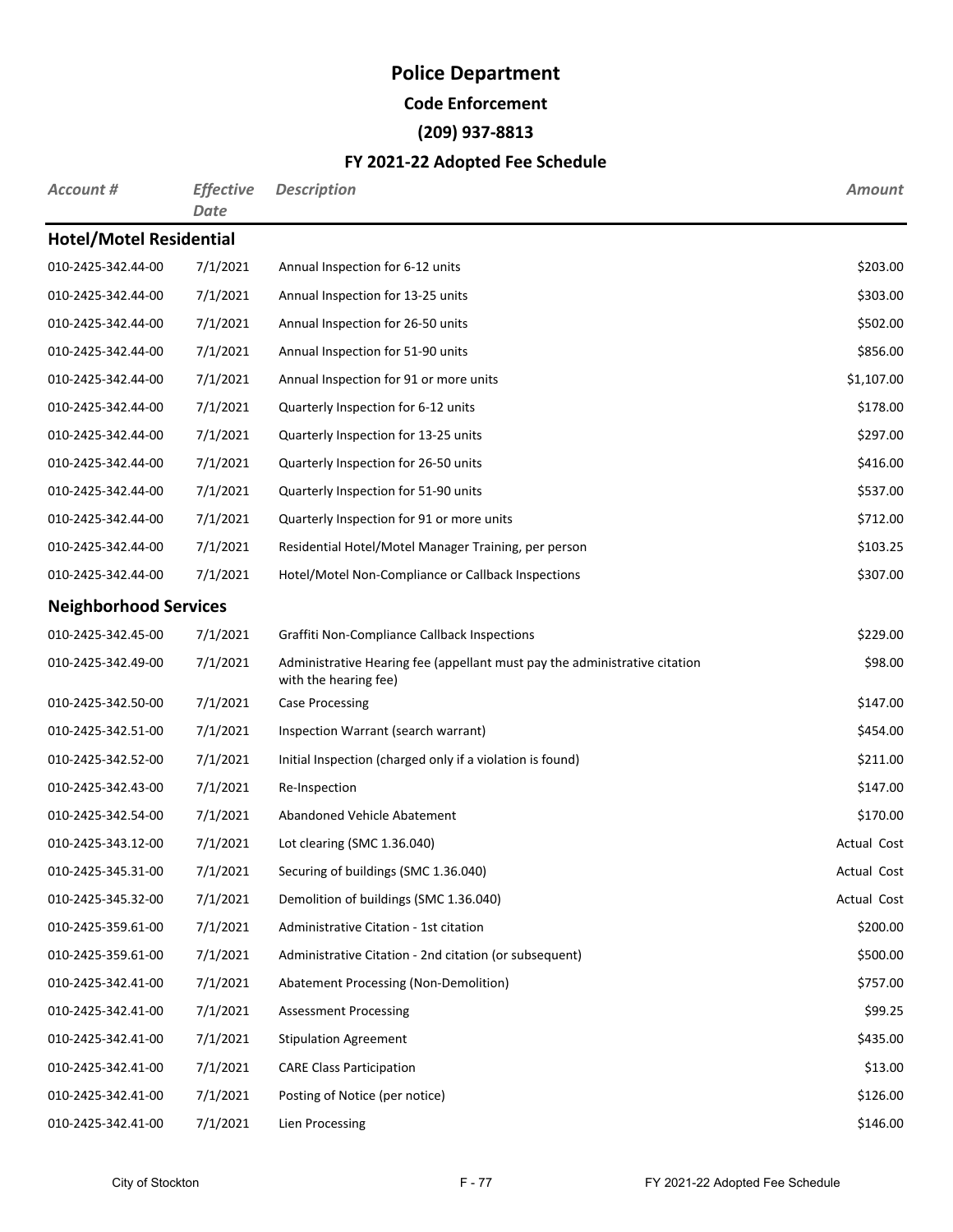**Code Enforcement**

#### **(209) 937-8813**

| Account #                      | <b>Effective</b><br><b>Date</b> | <b>Description</b>                                                                                                              | <b>Amount</b>      |
|--------------------------------|---------------------------------|---------------------------------------------------------------------------------------------------------------------------------|--------------------|
| 010-2425-342.41-00             | 7/1/2021                        | Lien Release Processing and Payoff Demand                                                                                       | \$56.25            |
| 010-2425-342.41-00             | 7/1/2021                        | Payoff Demand Update                                                                                                            | \$14.00            |
| 010-2425-342.41-00             | 7/1/2021                        | Lot Book Title Guarantee                                                                                                        | <b>Actual Cost</b> |
| 010-2425-342.41-00             | 7/1/2021                        | Re-issuance of Recorded Notice                                                                                                  | \$79.25            |
| 010-2425-342.53-00             | 7/1/2021                        | Abatement Processing for Demolition                                                                                             | \$1,424.00         |
| 010-2425-345.51-00             | 7/1/2021                        | Tenant Relocation Processing, per unit                                                                                          | \$2,955.00         |
| 010-2425-342.43-00             | 7/1/2021                        | Re-sale Inspection - first unit or single-family dwelling (SMC 01.24.050)                                                       | \$155.00           |
| 010-2425-342.43-00             | 7/1/2021                        | Re-sale Inspection - additional residential or commercial units (SMC Section<br>1.24.050)                                       | \$46.50            |
| 010-2425-342.57-00             | 7/1/2021                        | Shopping Cart Retrieval - per cart                                                                                              | \$30.25            |
| 010-2425-342.59-00             | 7/1/2021                        | Shopping Cart Storage - per cart, per day                                                                                       | \$3.00             |
| 010-2425-359.65-00             | 7/1/2021                        | Shopping cart retrieval fine (per SMC 8.40.120 this fee applies to each<br>occurrence in excess of three in a six-month period) | \$52.25            |
| 010-2425-342.54-00             | 7/1/2021                        | Abandoned Vehicle Inspection                                                                                                    | \$288.00           |
| <b>Rental Property Program</b> |                                 |                                                                                                                                 |                    |
| 010-2426-342.43-00             | 7/1/2021                        | Missed Inspection                                                                                                               | \$147.00           |
| 010-2426-342.44-00             | 7/1/2021                        | Residential Rental Unit Class, per person                                                                                       | \$89.25            |
| 010-2426-342.50-00             | 7/1/2021                        | Case Processing                                                                                                                 | \$147.00           |
| 010-2426-342.52-00             | 7/1/2021                        | Initial Inspection (charged only if a violation is found)                                                                       | \$211.00           |
| 010-2426-342.55-00             | 7/1/2021                        | <b>Notice Preparation</b>                                                                                                       | \$238.00           |
| 010-2426-342.58-00             | 7/1/2021                        | Inspection for Condominium                                                                                                      | \$194.00           |
| 010-2426-342.58-00             | 7/1/2021                        | Inspection for 1 unit                                                                                                           | \$222.00           |
| 010-2426-342.58-00             | 7/1/2021                        | Inspection for 2 units                                                                                                          | \$324.00           |
| 010-2426-342.58-00             | 7/1/2021                        | Inspection for 3 units                                                                                                          | \$427.00           |
| 010-2426-342.58-00             | 7/1/2021                        | Inspection for multi-unit                                                                                                       | \$222.00           |
| 010-2426-342.58-00             | 7/1/2021                        | Inspection per unit for multi-unit                                                                                              | \$103.25           |
| 010-2426-342.60-00             | 7/1/2021                        | Self-Certification Application for 1 to 3 units                                                                                 | \$140.00           |
| 010-2426-342.60-00             | 7/1/2021                        | Self-Certification Inspection for condominium                                                                                   | \$46.50            |
| 010-2426-342.60-00             | 7/1/2021                        | Self-Certification Inspection for 1 unit                                                                                        | \$54.25            |
| 010-2426-342.60-00             | 7/1/2021                        | Self-Certification Inspection for 2 units                                                                                       | \$79.25            |
| 010-2426-342.60-00             | 7/1/2021                        | Self-Certification Inspection for 3 units                                                                                       | \$104.25           |
| 010-2426-342.60-00             | 7/1/2021                        | Self-Certification Application for 4+ units                                                                                     | \$222.00           |
| 010-2426-342.60-00             | 7/1/2021                        | Self-Certification Inspection for multi units - per unit                                                                        | \$25.00            |